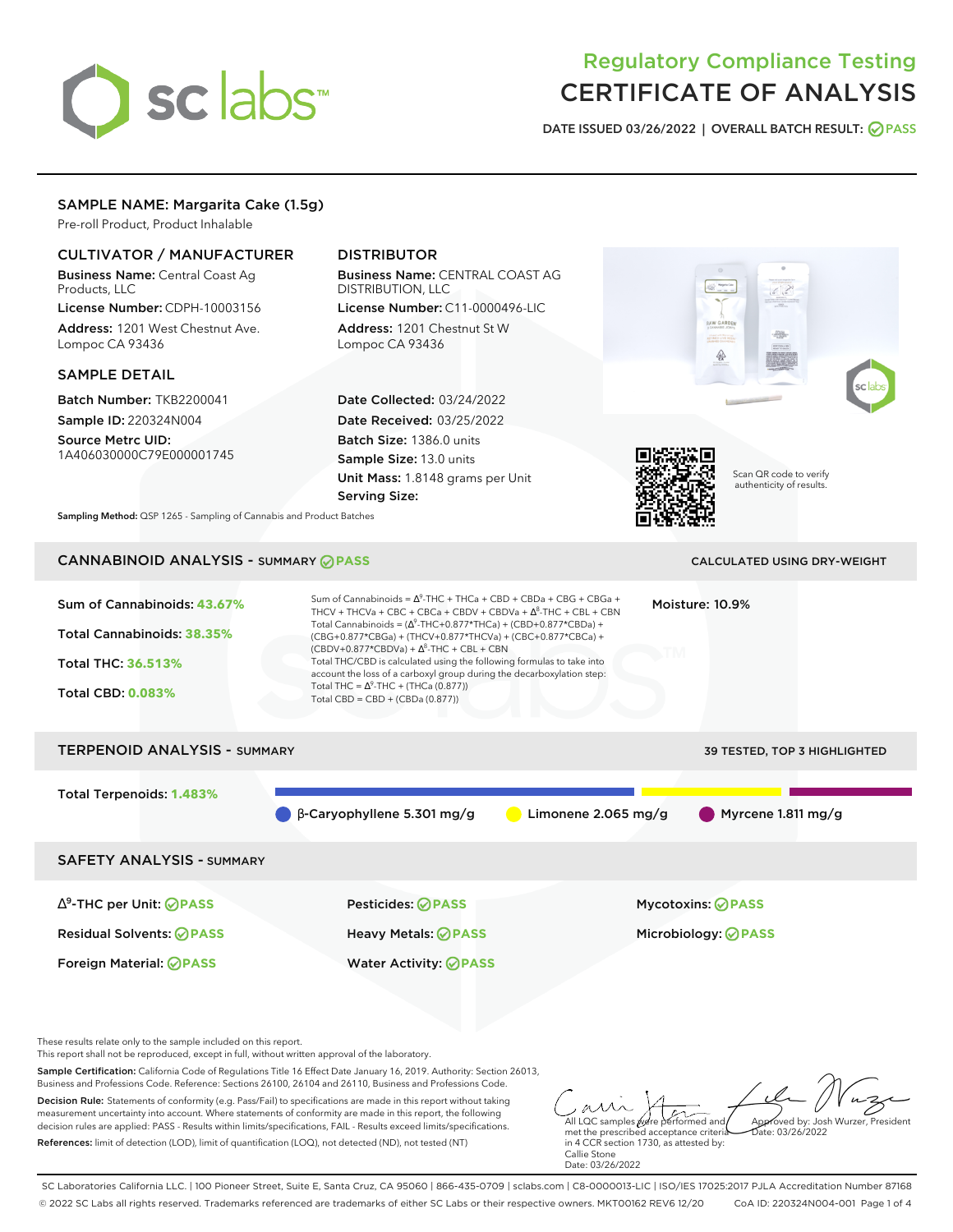



**MARGARITA CAKE (1.5G) | DATE ISSUED 03/26/2022 | OVERALL BATCH RESULT: PASS**

## **CANNABINOID TEST RESULTS** - 03/26/2022 **PASS**

Tested by high-performance liquid chromatography with diode-array detection (HPLC-DAD). Calculated using Dry-Weight. **Method:** QSP 1157 - Analysis of Cannabinoids by HPLC-DAD

### TOTAL CANNABINOIDS: **38.35%**

Total Cannabinoids (Total THC) + (Total CBD) + (Total CBG) + (Total THCV) + (Total CBC) +  $(Total CBDV) +  $\Delta^8$ -THC + CBL + CBN$ 

TOTAL THC: **36.513%** Total THC (Ƽ-THC+0.877\*THCa)

TOTAL CBD: **0.083%**

Total CBD (CBD+0.877\*CBDa)

TOTAL CBG: 1.16% Total CBG (CBG+0.877\*CBGa)

TOTAL THCV: 0.169% Total THCV (THCV+0.877\*THCVa)

TOTAL CBC: 0.425% Total CBC (CBC+0.877\*CBCa)

TOTAL CBDV: ND Total CBDV (CBDV+0.877\*CBDVa)

| <b>COMPOUND</b> | LOD/LOQ<br>(mg/g)          | <b>MEASUREMENT</b><br><b>UNCERTAINTY</b><br>(mg/g) | <b>RESULT</b><br>(mg/g) | <b>RESULT</b><br>(%) |
|-----------------|----------------------------|----------------------------------------------------|-------------------------|----------------------|
| <b>THCa</b>     | 0.05/0.14                  | ±8.233                                             | 411.65                  | 41.165               |
| <b>CBGa</b>     | 0.1/0.2                    | ±0.54                                              | 13.2                    | 1.32                 |
| <b>CBCa</b>     | 0.07/0.28                  | ±0.185                                             | 4.85                    | 0.485                |
| $\Delta^9$ -THC | 0.06 / 0.26                | ±0.110                                             | 4.11                    | 0.411                |
| <b>THCVa</b>    | 0.07/0.20                  | ±0.072                                             | 1.93                    | 0.193                |
| <b>CBDa</b>     | 0.02/0.19                  | ±0.022                                             | 0.95                    | 0.095                |
| $\Delta^8$ -THC | 0.1 / 0.4                  | N/A                                                | <b>ND</b>               | <b>ND</b>            |
| <b>THCV</b>     | 0.1/0.2                    | N/A                                                | <b>ND</b>               | <b>ND</b>            |
| <b>CBD</b>      | 0.07/0.29                  | N/A                                                | <b>ND</b>               | <b>ND</b>            |
| <b>CBDV</b>     | 0.04 / 0.15                | N/A                                                | <b>ND</b>               | <b>ND</b>            |
| <b>CBDVa</b>    | 0.03/0.53                  | N/A                                                | <b>ND</b>               | <b>ND</b>            |
| <b>CBG</b>      | 0.06/0.19                  | N/A                                                | <b>ND</b>               | <b>ND</b>            |
| <b>CBL</b>      | 0.06 / 0.24                | N/A                                                | <b>ND</b>               | <b>ND</b>            |
| <b>CBN</b>      | 0.1/0.3                    | N/A                                                | <b>ND</b>               | <b>ND</b>            |
| <b>CBC</b>      | 0.2 / 0.5                  | N/A                                                | <b>ND</b>               | <b>ND</b>            |
|                 | <b>SUM OF CANNABINOIDS</b> |                                                    | 436.7 mg/g              | 43.67%               |

### **UNIT MASS: 1.8148 grams per Unit**

| $\Delta^9$ -THC per Unit              |                        |                | <b>PASS</b> |
|---------------------------------------|------------------------|----------------|-------------|
|                                       | 1100 per-package limit | 7.46 mg/unit   |             |
| <b>Total THC per Unit</b>             |                        | 662.64 mg/unit |             |
| <b>CBD per Unit</b>                   |                        | <b>ND</b>      |             |
| <b>Total CBD per Unit</b>             |                        | $1.51$ mg/unit |             |
| Sum of Cannabinoids<br>per Unit       |                        | 792.5 mg/unit  |             |
| <b>Total Cannabinoids</b><br>per Unit |                        | 696.0 mg/unit  |             |

### **MOISTURE TEST RESULT**

**10.9%** Tested 03/25/2022 **Method:** QSP 1224 - Loss on Drying (Moisture)

## **TERPENOID TEST RESULTS** - 03/26/2022

Terpene analysis utilizing gas chromatography-flame ionization detection (GC-FID). **Method:** QSP 1192 - Analysis of Terpenoids by GC-FID

| <b>COMPOUND</b>          | LOD/LOQ<br>(mg/g) | <b>MEASUREMENT</b><br><b>UNCERTAINTY</b><br>(mg/g) | <b>RESULT</b><br>(mg/g)                          | <b>RESULT</b><br>(%) |
|--------------------------|-------------------|----------------------------------------------------|--------------------------------------------------|----------------------|
| β-Caryophyllene          | 0.004 / 0.012     | ±0.1468                                            | 5.301                                            | 0.5301               |
| Limonene                 | 0.005 / 0.016     | ±0.0229                                            | 2.065                                            | 0.2065               |
| <b>Myrcene</b>           | 0.008 / 0.025     | ±0.0181                                            | 1.811                                            | 0.1811               |
| $\alpha$ -Humulene       | 0.009 / 0.029     | ±0.0388                                            | 1.552                                            | 0.1552               |
| Linalool                 | 0.009 / 0.032     | ±0.0347                                            | 1.172                                            | 0.1172               |
| Terpinolene              | 0.008 / 0.026     | ±0.0096                                            | 0.601                                            | 0.0601               |
| $\alpha$ -Bisabolol      | 0.008 / 0.026     | ±0.0171                                            | 0.411                                            | 0.0411               |
| $trans-\beta$ -Farnesene | 0.008 / 0.025     | ±0.0099                                            | 0.359                                            | 0.0359               |
| Fenchol                  | 0.010 / 0.034     | ±0.0092                                            | 0.307                                            | 0.0307               |
| $\beta$ -Pinene          | 0.004 / 0.014     | ±0.0027                                            | 0.298                                            | 0.0298               |
| Terpineol                | 0.009 / 0.031     | ±0.0138                                            | 0.289                                            | 0.0289               |
| $\alpha$ -Pinene         | 0.005 / 0.017     | ±0.0010                                            | 0.149                                            | 0.0149               |
| Caryophyllene<br>Oxide   | 0.010 / 0.033     | ±0.0050                                            | 0.139                                            | 0.0139               |
| Borneol                  | 0.005 / 0.016     | ±0.0023                                            | 0.071                                            | 0.0071               |
| Geraniol                 | 0.002 / 0.007     | ±0.0017                                            | 0.051                                            | 0.0051               |
| Citronellol              | 0.003 / 0.010     | ±0.0018                                            | 0.048                                            | 0.0048               |
| Nerolidol                | 0.006 / 0.019     | ±0.0021                                            | 0.043                                            | 0.0043               |
| Valencene                | 0.009 / 0.030     | ±0.0021                                            | 0.040                                            | 0.0040               |
| $\alpha$ -Cedrene        | 0.005 / 0.016     | ±0.0009                                            | 0.038                                            | 0.0038               |
| Fenchone                 | 0.009 / 0.028     | ±0.0007                                            | 0.030                                            | 0.0030               |
| Camphene                 | 0.005 / 0.015     | ±0.0003                                            | 0.029                                            | 0.0029               |
| $\beta$ -Ocimene         | 0.006 / 0.020     | ±0.0006                                            | 0.026                                            | 0.0026               |
| $\alpha$ -Phellandrene   | 0.006 / 0.020     | N/A                                                | <loq< th=""><th><loq< th=""></loq<></th></loq<>  | <loq< th=""></loq<>  |
| $\Delta^3$ -Carene       | 0.005 / 0.018     | N/A                                                | <loq< th=""><th><math>&lt;</math>LOQ</th></loq<> | $<$ LOQ              |
| $\alpha$ -Terpinene      | 0.005 / 0.017     | N/A                                                | <loq< th=""><th><loq< th=""></loq<></th></loq<>  | <loq< th=""></loq<>  |
| Eucalyptol               | 0.006 / 0.018     | N/A                                                | <loq< th=""><th><loq< th=""></loq<></th></loq<>  | <loq< th=""></loq<>  |
| $\gamma$ -Terpinene      | 0.006 / 0.018     | N/A                                                | <loq< th=""><th><loq< th=""></loq<></th></loq<>  | <loq< th=""></loq<>  |
| Sabinene Hydrate         | 0.006 / 0.022     | N/A                                                | <loq< th=""><th><loq< th=""></loq<></th></loq<>  | <loq< th=""></loq<>  |
| Nerol                    | 0.003 / 0.011     | N/A                                                | <loq< th=""><th><loq< th=""></loq<></th></loq<>  | <loq< th=""></loq<>  |
| Guaiol                   | 0.009 / 0.030     | N/A                                                | <loq< th=""><th><math>&lt;</math>LOQ</th></loq<> | $<$ LOQ              |
| Sabinene                 | 0.004 / 0.014     | N/A                                                | <b>ND</b>                                        | <b>ND</b>            |
| p-Cymene                 | 0.005 / 0.016     | N/A                                                | ND                                               | <b>ND</b>            |
| Isopulegol               | 0.005 / 0.016     | N/A                                                | ND                                               | <b>ND</b>            |
| Camphor                  | 0.006 / 0.019     | N/A                                                | ND                                               | <b>ND</b>            |
| Isoborneol               | 0.004 / 0.012     | N/A                                                | ND                                               | <b>ND</b>            |
| Menthol                  | 0.008 / 0.025     | N/A                                                | ND                                               | <b>ND</b>            |
| Pulegone                 | 0.003 / 0.011     | N/A                                                | ND                                               | <b>ND</b>            |
| <b>Geranyl Acetate</b>   | 0.004 / 0.014     | N/A                                                | <b>ND</b>                                        | ND                   |
| Cedrol                   | 0.008 / 0.027     | N/A                                                | ND                                               | <b>ND</b>            |
| <b>TOTAL TERPENOIDS</b>  |                   |                                                    | 14.830 mg/g                                      | 1.483%               |

SC Laboratories California LLC. | 100 Pioneer Street, Suite E, Santa Cruz, CA 95060 | 866-435-0709 | sclabs.com | C8-0000013-LIC | ISO/IES 17025:2017 PJLA Accreditation Number 87168 © 2022 SC Labs all rights reserved. Trademarks referenced are trademarks of either SC Labs or their respective owners. MKT00162 REV6 12/20 CoA ID: 220324N004-001 Page 2 of 4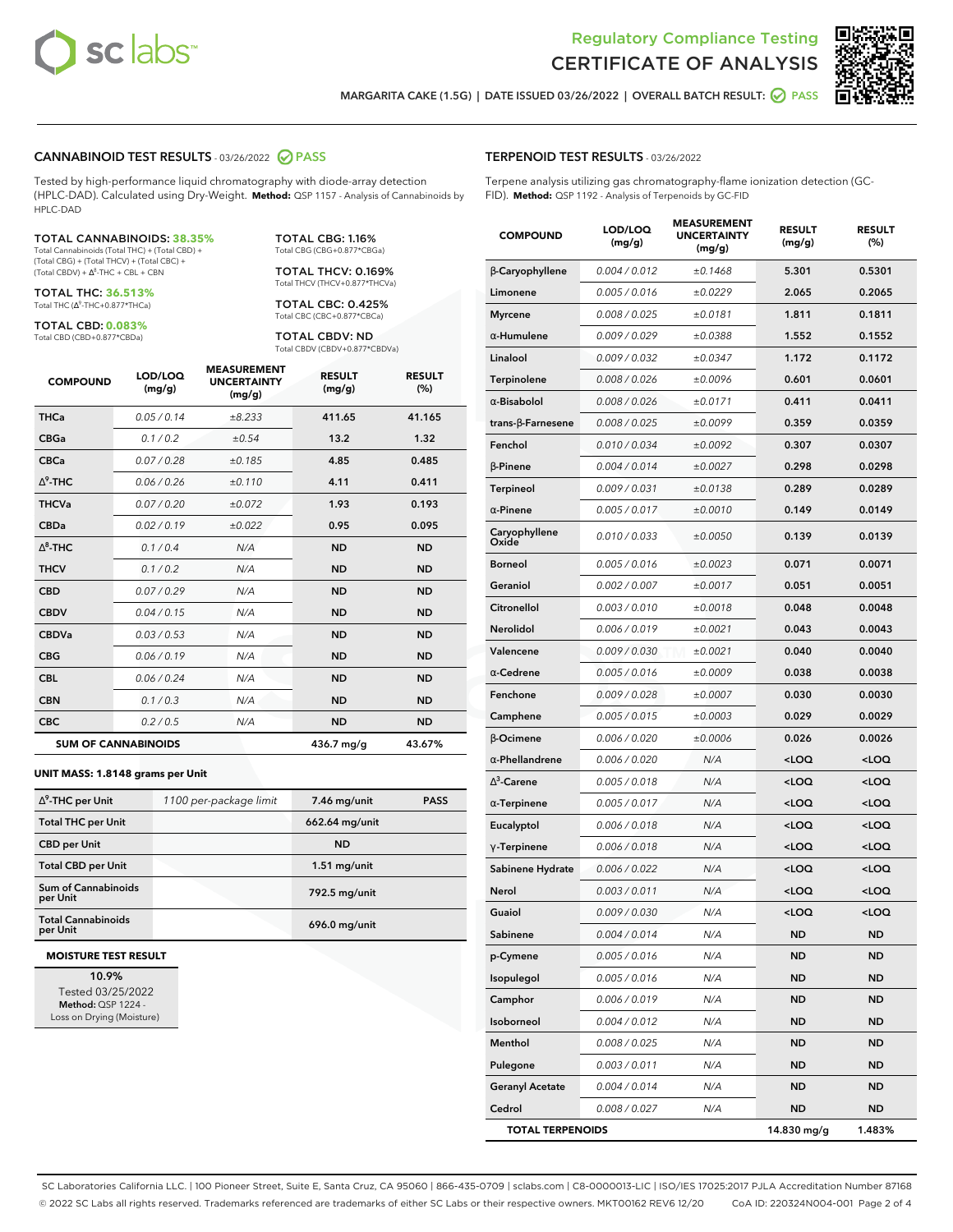



**MARGARITA CAKE (1.5G) | DATE ISSUED 03/26/2022 | OVERALL BATCH RESULT: PASS**

# **CATEGORY 1 PESTICIDE TEST RESULTS** - 03/25/2022 **PASS**

Pesticide and plant growth regulator analysis utilizing high-performance liquid chromatography-mass spectrometry (HPLC-MS) or gas chromatography-mass spectrometry (GC-MS). \*GC-MS utilized where indicated. **Method:** QSP 1212 - Analysis of Pesticides and Mycotoxins by LC-MS or QSP 1213 - Analysis of Pesticides by GC-MS

| <b>COMPOUND</b>             | LOD/LOQ<br>$(\mu g/g)$ | <b>ACTION</b><br>LIMIT<br>$(\mu g/g)$ | <b>MEASUREMENT</b><br><b>UNCERTAINTY</b><br>$(\mu g/g)$ | <b>RESULT</b><br>$(\mu g/g)$ | <b>RESULT</b> |
|-----------------------------|------------------------|---------------------------------------|---------------------------------------------------------|------------------------------|---------------|
| Aldicarb                    | 0.03 / 0.08            | $\ge$ LOD                             | N/A                                                     | <b>ND</b>                    | <b>PASS</b>   |
| Carbofuran                  | 0.02 / 0.05            | $\ge$ LOD                             | N/A                                                     | <b>ND</b>                    | <b>PASS</b>   |
| Chlordane*                  | 0.03/0.08              | $>$ LOD                               | N/A                                                     | <b>ND</b>                    | <b>PASS</b>   |
| Chlorfenapyr*               | 0.03/0.10              | $\ge$ LOD                             | N/A                                                     | <b>ND</b>                    | <b>PASS</b>   |
| Chlorpyrifos                | 0.02 / 0.06            | $>$ LOD                               | N/A                                                     | <b>ND</b>                    | <b>PASS</b>   |
| Coumaphos                   | 0.02 / 0.07            | $\ge$ LOD                             | N/A                                                     | <b>ND</b>                    | <b>PASS</b>   |
| Daminozide                  | 0.02 / 0.07            | $>$ LOD                               | N/A                                                     | <b>ND</b>                    | <b>PASS</b>   |
| <b>Dichlorvos</b><br>(DDVP) | 0.03/0.09              | $\ge$ LOD                             | N/A                                                     | <b>ND</b>                    | <b>PASS</b>   |
| <b>Dimethoate</b>           | 0.03 / 0.08            | $>$ LOD                               | N/A                                                     | <b>ND</b>                    | <b>PASS</b>   |
| Ethoprophos                 | 0.03/0.10              | $\ge$ LOD                             | N/A                                                     | <b>ND</b>                    | <b>PASS</b>   |
| Etofenprox                  | 0.02 / 0.06            | $>$ LOD                               | N/A                                                     | <b>ND</b>                    | <b>PASS</b>   |
| Fenoxycarb                  | 0.03 / 0.08            | $\ge$ LOD                             | N/A                                                     | <b>ND</b>                    | <b>PASS</b>   |
| Fipronil                    | 0.03 / 0.08            | $\ge$ LOD                             | N/A                                                     | <b>ND</b>                    | <b>PASS</b>   |
| Imazalil                    | 0.02 / 0.06            | $\ge$ LOD                             | N/A                                                     | <b>ND</b>                    | <b>PASS</b>   |
| <b>Methiocarb</b>           | 0.02 / 0.07            | $\ge$ LOD                             | N/A                                                     | <b>ND</b>                    | <b>PASS</b>   |
| Parathion-methyl            | 0.03/0.10              | $>$ LOD                               | N/A                                                     | <b>ND</b>                    | <b>PASS</b>   |
| <b>Mevinphos</b>            | 0.03/0.09              | $\ge$ LOD                             | N/A                                                     | <b>ND</b>                    | <b>PASS</b>   |
| Paclobutrazol               | 0.02 / 0.05            | $\ge$ LOD                             | N/A                                                     | <b>ND</b>                    | <b>PASS</b>   |
| Propoxur                    | 0.03/0.09              | $\ge$ LOD                             | N/A                                                     | <b>ND</b>                    | <b>PASS</b>   |
| Spiroxamine                 | 0.03 / 0.08            | $\ge$ LOD                             | N/A                                                     | <b>ND</b>                    | <b>PASS</b>   |
| <b>Thiacloprid</b>          | 0.03/0.10              | $\ge$ LOD                             | N/A                                                     | <b>ND</b>                    | <b>PASS</b>   |

# **CATEGORY 2 PESTICIDE TEST RESULTS** - 03/25/2022 **PASS**

| <b>COMPOUND</b>          | LOD/LOO<br>$(\mu g/g)$ | <b>ACTION</b><br>LIMIT<br>$(\mu g/g)$ | <b>MEASUREMENT</b><br><b>UNCERTAINTY</b><br>$(\mu g/g)$ | <b>RESULT</b><br>$(\mu g/g)$ | <b>RESULT</b> |
|--------------------------|------------------------|---------------------------------------|---------------------------------------------------------|------------------------------|---------------|
| Abamectin                | 0.03/0.10              | 0.1                                   | N/A                                                     | <b>ND</b>                    | <b>PASS</b>   |
| Acephate                 | 0.02/0.07              | 0.1                                   | N/A                                                     | <b>ND</b>                    | <b>PASS</b>   |
| Acequinocyl              | 0.02/0.07              | 0.1                                   | N/A                                                     | <b>ND</b>                    | <b>PASS</b>   |
| Acetamiprid              | 0.02/0.05              | 0.1                                   | N/A                                                     | <b>ND</b>                    | <b>PASS</b>   |
| Azoxystrobin             | 0.02/0.07              | 0.1                                   | N/A                                                     | <b>ND</b>                    | <b>PASS</b>   |
| <b>Bifenazate</b>        | 0.01/0.04              | 0.1                                   | N/A                                                     | <b>ND</b>                    | <b>PASS</b>   |
| <b>Bifenthrin</b>        | 0.02/0.05              | 3                                     | N/A                                                     | <b>ND</b>                    | <b>PASS</b>   |
| <b>Boscalid</b>          | 0.03/0.09              | 0.1                                   | N/A                                                     | <b>ND</b>                    | <b>PASS</b>   |
| Captan                   | 0.19/0.57              | 07                                    | N/A                                                     | <b>ND</b>                    | <b>PASS</b>   |
| Carbaryl                 | 0.02/0.06              | 0.5                                   | N/A                                                     | <b>ND</b>                    | <b>PASS</b>   |
| Chlorantranilip-<br>role | 0.04/0.12              | 10                                    | N/A                                                     | <b>ND</b>                    | <b>PASS</b>   |
| Clofentezine             | 0.03/0.09              | 0.1                                   | N/A                                                     | <b>ND</b>                    | <b>PASS</b>   |

# **CATEGORY 2 PESTICIDE TEST RESULTS** - 03/25/2022 continued

| <b>COMPOUND</b>               | LOD/LOQ<br>$(\mu g/g)$ | <b>ACTION</b><br><b>LIMIT</b><br>(µg/g) | <b>MEASUREMENT</b><br><b>UNCERTAINTY</b><br>(µg/g) | <b>RESULT</b><br>$(\mu g/g)$ | <b>RESULT</b> |
|-------------------------------|------------------------|-----------------------------------------|----------------------------------------------------|------------------------------|---------------|
| Cyfluthrin                    | 0.12 / 0.38            | $\overline{c}$                          | N/A                                                | ND                           | <b>PASS</b>   |
| Cypermethrin                  | 0.11 / 0.32            | 1                                       | N/A                                                | <b>ND</b>                    | <b>PASS</b>   |
| Diazinon                      | 0.02 / 0.05            | 0.1                                     | N/A                                                | <b>ND</b>                    | <b>PASS</b>   |
| Dimethomorph                  | 0.03 / 0.09            | 2                                       | N/A                                                | <b>ND</b>                    | <b>PASS</b>   |
| Etoxazole                     | 0.02 / 0.06            | 0.1                                     | N/A                                                | <b>ND</b>                    | <b>PASS</b>   |
| Fenhexamid                    | 0.03 / 0.09            | 0.1                                     | N/A                                                | <b>ND</b>                    | <b>PASS</b>   |
| Fenpyroximate                 | 0.02 / 0.06            | 0.1                                     | N/A                                                | <b>ND</b>                    | <b>PASS</b>   |
| Flonicamid                    | 0.03 / 0.10            | 0.1                                     | N/A                                                | <b>ND</b>                    | <b>PASS</b>   |
| Fludioxonil                   | 0.03 / 0.10            | 0.1                                     | N/A                                                | <b>ND</b>                    | <b>PASS</b>   |
| Hexythiazox                   | 0.02 / 0.07            | 0.1                                     | N/A                                                | ND                           | <b>PASS</b>   |
| Imidacloprid                  | 0.04 / 0.11            | 5                                       | N/A                                                | ND                           | <b>PASS</b>   |
| Kresoxim-methyl               | 0.02 / 0.07            | 0.1                                     | N/A                                                | <b>ND</b>                    | <b>PASS</b>   |
| <b>Malathion</b>              | 0.03 / 0.09            | 0.5                                     | N/A                                                | <b>ND</b>                    | <b>PASS</b>   |
| Metalaxyl                     | 0.02 / 0.07            | $\overline{c}$                          | N/A                                                | <b>ND</b>                    | <b>PASS</b>   |
| Methomyl                      | 0.03 / 0.10            | $\mathbf{1}$                            | N/A                                                | ND                           | <b>PASS</b>   |
| Myclobutanil                  | 0.03 / 0.09            | 0.1                                     | N/A                                                | <b>ND</b>                    | <b>PASS</b>   |
| Naled                         | 0.02 / 0.07            | 0.1                                     | N/A                                                | <b>ND</b>                    | <b>PASS</b>   |
| Oxamyl                        | 0.04 / 0.11            | 0.5                                     | N/A                                                | ND                           | <b>PASS</b>   |
| Pentachloronitro-<br>benzene* | 0.03 / 0.09            | 0.1                                     | N/A                                                | <b>ND</b>                    | <b>PASS</b>   |
| Permethrin                    | 0.04 / 0.12            | 0.5                                     | N/A                                                | ND                           | <b>PASS</b>   |
| Phosmet                       | 0.03 / 0.10            | 0.1                                     | N/A                                                | <b>ND</b>                    | <b>PASS</b>   |
| Piperonyl<br><b>Butoxide</b>  | 0.02 / 0.07            | 3                                       | N/A                                                | <b>ND</b>                    | <b>PASS</b>   |
| Prallethrin                   | 0.03 / 0.08            | 0.1                                     | N/A                                                | <b>ND</b>                    | <b>PASS</b>   |
| Propiconazole                 | 0.02 / 0.07            | 0.1                                     | N/A                                                | <b>ND</b>                    | <b>PASS</b>   |
| Pyrethrins                    | 0.04 / 0.12            | 0.5                                     | N/A                                                | <b>ND</b>                    | <b>PASS</b>   |
| Pyridaben                     | 0.02 / 0.07            | 0.1                                     | N/A                                                | ND                           | <b>PASS</b>   |
| Spinetoram                    | 0.02 / 0.07            | 0.1                                     | N/A                                                | ND                           | <b>PASS</b>   |
| Spinosad                      | 0.02 / 0.07            | 0.1                                     | N/A                                                | <b>ND</b>                    | <b>PASS</b>   |
| Spiromesifen                  | 0.02 / 0.05            | 0.1                                     | N/A                                                | <b>ND</b>                    | <b>PASS</b>   |
| Spirotetramat                 | 0.02 / 0.06            | 0.1                                     | N/A                                                | ND                           | <b>PASS</b>   |
| Tebuconazole                  | 0.02 / 0.07            | 0.1                                     | N/A                                                | ND                           | PASS          |
| Thiamethoxam                  | 0.03 / 0.10            | 5                                       | N/A                                                | ND                           | <b>PASS</b>   |
| Trifloxystrobin               | 0.03 / 0.08            | 0.1                                     | N/A                                                | <b>ND</b>                    | <b>PASS</b>   |

SC Laboratories California LLC. | 100 Pioneer Street, Suite E, Santa Cruz, CA 95060 | 866-435-0709 | sclabs.com | C8-0000013-LIC | ISO/IES 17025:2017 PJLA Accreditation Number 87168 © 2022 SC Labs all rights reserved. Trademarks referenced are trademarks of either SC Labs or their respective owners. MKT00162 REV6 12/20 CoA ID: 220324N004-001 Page 3 of 4